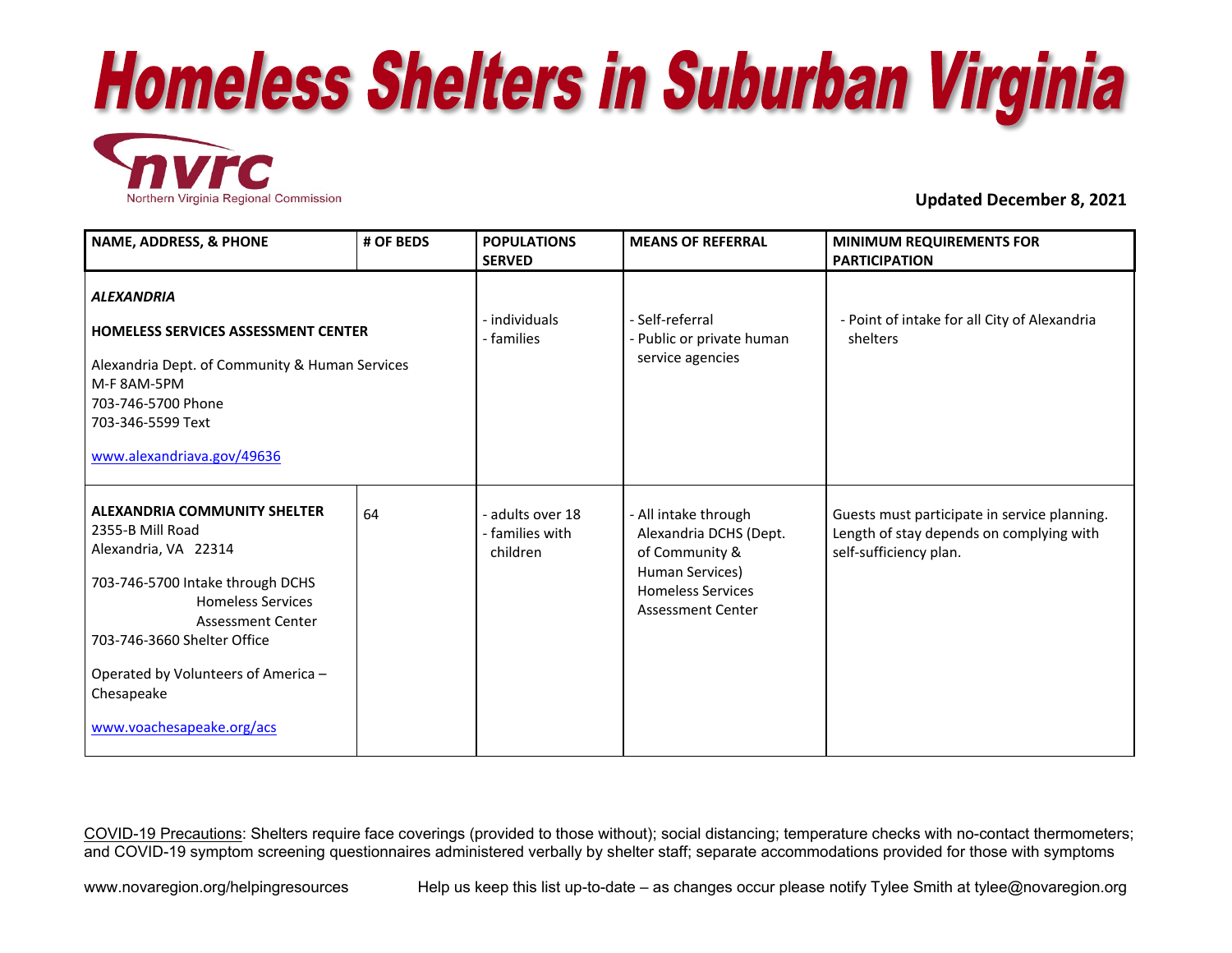| <b>NAME, ADDRESS, &amp; PHONE</b>                                                                                                                                                                                       | # OF BEDS | <b>POPULATIONS</b><br><b>SERVED</b>                                                       | <b>MEANS OF REFERRAL</b>                                                                                                                    | <b>MINIMUM REQUIREMENTS FOR</b><br><b>PARTICIPATION</b>                                                                                                                                      |
|-------------------------------------------------------------------------------------------------------------------------------------------------------------------------------------------------------------------------|-----------|-------------------------------------------------------------------------------------------|---------------------------------------------------------------------------------------------------------------------------------------------|----------------------------------------------------------------------------------------------------------------------------------------------------------------------------------------------|
| <b>ALEXANDRIA</b> (continued)<br><b>ALEXANDRIA DOMESTIC VIOLENCE</b><br><b>SHELTER</b><br>123 N. Pitt Street, Ste. 255 (office)<br>Alexandria, VA 22314<br>703-746-4911 (24/7)<br>www.alexandriava.gov/domesticviolence | 21        | - Victims of<br>intimate partner<br>violence (men<br>and women)<br>Women with<br>children | - Self-referral                                                                                                                             | Must be a resident or employee of the City<br>of Alexandria. Guests must participate in<br>service planning. Maximum stay is 28 days<br>depending on need and complying with<br>service plan |
| <b>CARPENTER'S SHELTER</b><br>930 N. Henry St.<br>Alexandria, VA 22314<br>703-746-5700 Intake through DCHS<br><b>Homeless Services</b><br>Assessment Center<br>703-548-7500 Shelter Office<br>carpentersshelter.org     | 60        | - adults over 18<br>- families with<br>children                                           | - All intake through<br>Alexandria DCHS (Dept.<br>of Community &<br>Human Services)<br><b>Homeless Services</b><br><b>Assessment Center</b> | Guests must participate in service planning<br>and comply with a self-sufficiency plan.<br>On-site morning drop-in program, David's<br>Place, is available on a walk-in basis                |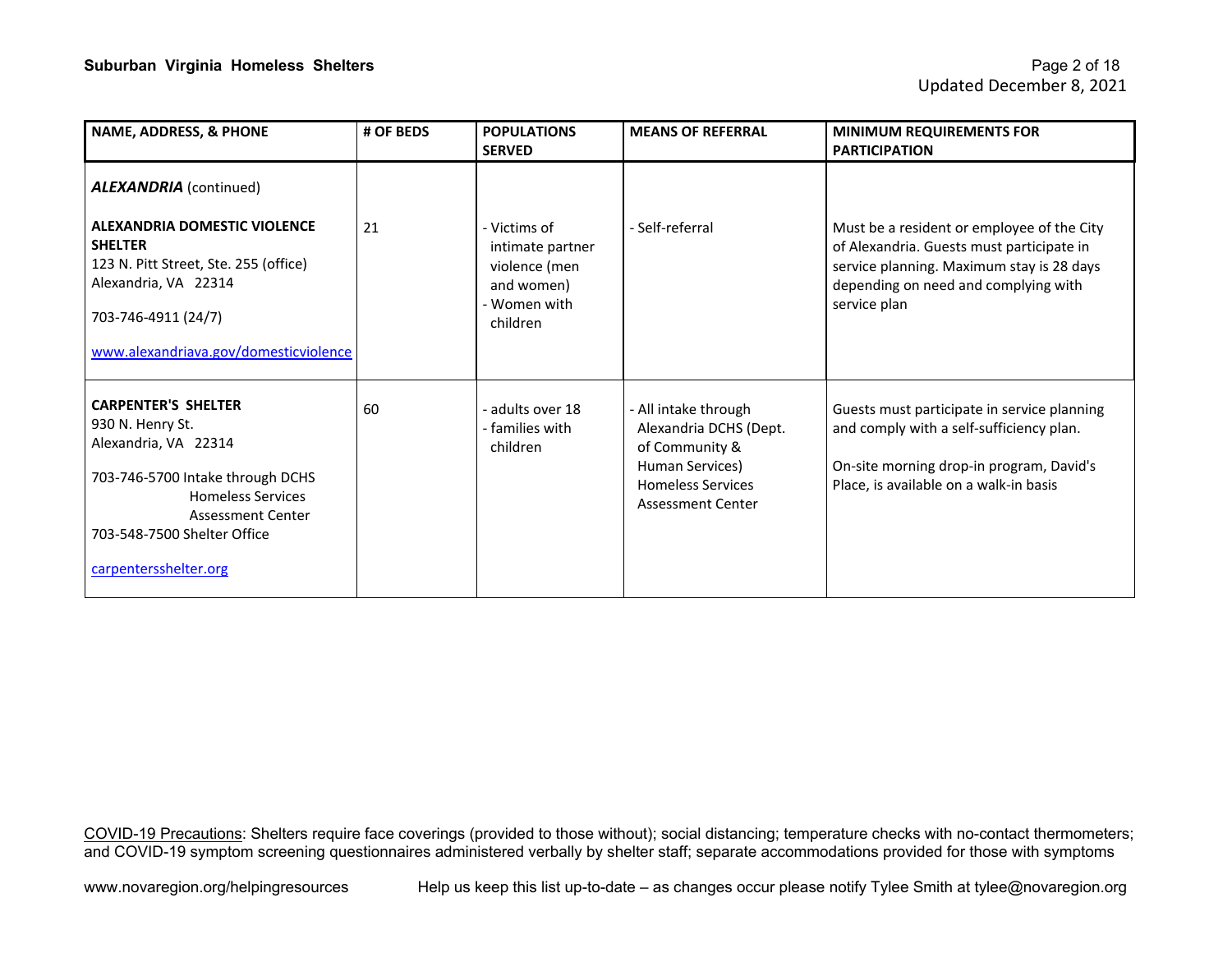| <b>NAME, ADDRESS, &amp; PHONE</b>                                                                                                                                                                                                                | # OF BEDS                                                         | <b>POPULATIONS</b><br><b>SERVED</b>                                                                                                                      | <b>MEANS OF REFERRAL</b>                                                                                                                                       | <b>MINIMUM REQUIREMENTS FOR</b><br><b>PARTICIPATION</b>                                                                                                                                                                                                                                                                                                                           |
|--------------------------------------------------------------------------------------------------------------------------------------------------------------------------------------------------------------------------------------------------|-------------------------------------------------------------------|----------------------------------------------------------------------------------------------------------------------------------------------------------|----------------------------------------------------------------------------------------------------------------------------------------------------------------|-----------------------------------------------------------------------------------------------------------------------------------------------------------------------------------------------------------------------------------------------------------------------------------------------------------------------------------------------------------------------------------|
| <b>ALEXANDRIA</b> (continued)<br><b>Transitional Housing:</b>                                                                                                                                                                                    |                                                                   |                                                                                                                                                          |                                                                                                                                                                |                                                                                                                                                                                                                                                                                                                                                                                   |
| <b>ALIVE HOUSE</b><br>125 South Payne Street<br>Alexandria, VA 22314<br>703-746-5700 Intake through DCHS<br><b>Homeless Services</b><br><b>Assessment Center</b><br>703-684-1430 Message Line for SMS<br>call-back requests<br>www.alive-inc.org | Maximum<br>occupancy of<br>4 households<br>- up to $14$<br>people | - women with<br>children                                                                                                                                 | - All intake through<br>Alexandria DCHS (Dept. of<br>Community & Human<br>Services) Homeless<br>Services Assessment<br>Center                                  | Guests must participate in transitional<br>housing program. Length of stay can be up<br>to 24 months and depends on compliance<br>with a self-sufficiency plan and program<br>rules                                                                                                                                                                                               |
| <b>Transitional Housing:</b><br><b>CATHOLIC CHARITIES CHRIST HOUSE</b><br>131 S. West Street<br>Alexandria, VA 22314<br>703-549-8644 Office<br>www.ccda.net                                                                                      | 14                                                                | - single men over<br>18<br>- recovering<br>addicts<br>employed or<br>employable or<br>no registered sex<br>offenders<br>- no violent<br>criminal history | - Referrals from shelters, CSB,<br>institutions, case managers,<br>therapists, and/or social<br>workers<br>- Call for availability<br><b>NO SELF-REFERRALS</b> | Guests must commit to a plan of self-<br>sufficiency; savings plan and signed case<br>management agreement required. Pledge<br>to a dry program. Credit and criminal<br>background check at initial interview.<br>(Police record does not always preclude<br>participation.) Residents must comply with<br>shelter rules, turn over all medications, and<br>complete daily chores |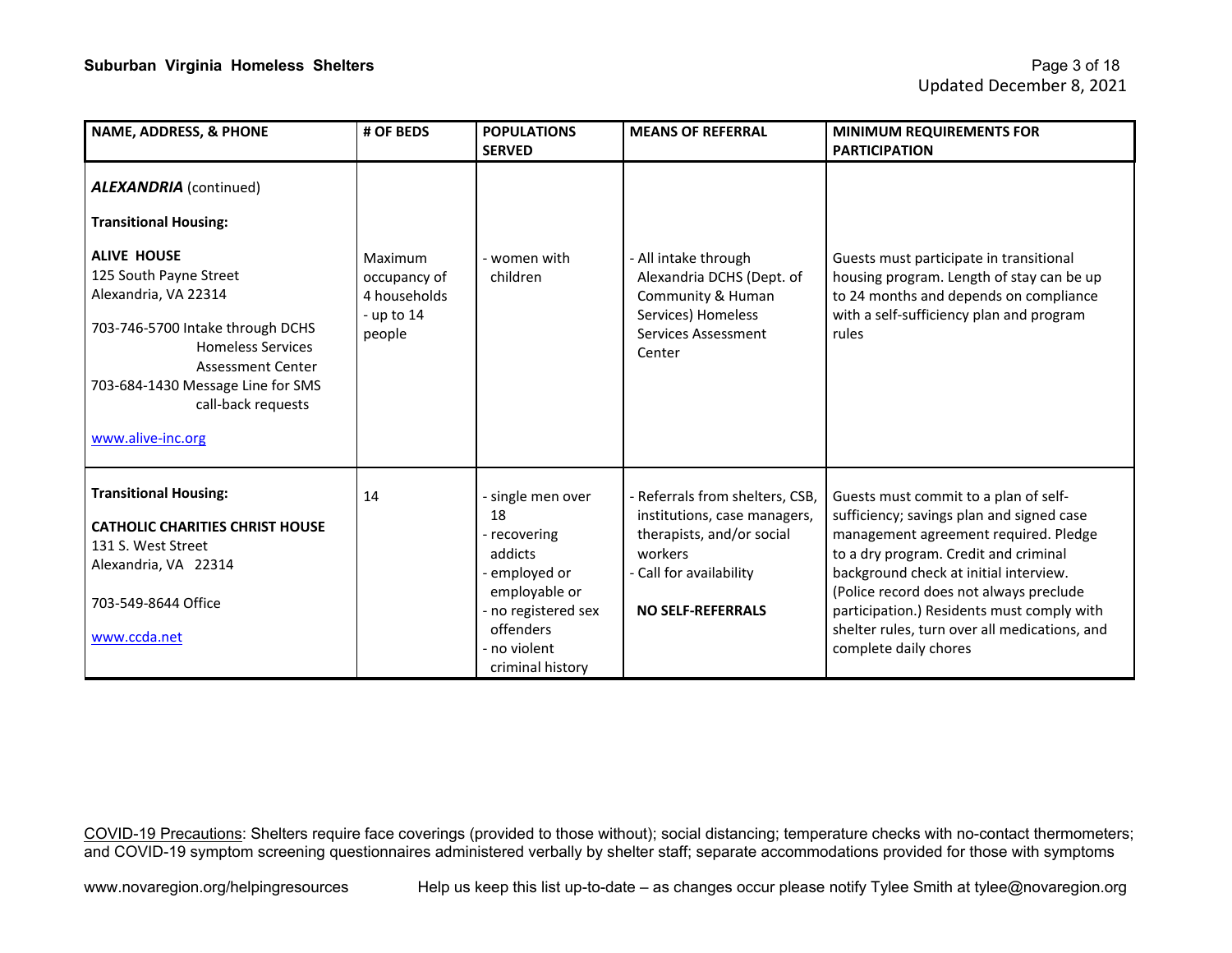| # OF BEDS                                               | <b>POPULATIONS</b><br><b>SERVED</b>          | <b>MEANS OF REFERRAL</b>                                                                                                                               | <b>MINIMUM REQUIREMENTS FOR</b><br><b>PARTICIPATION</b>                                                                                                                                                                                                                                                                                                    |
|---------------------------------------------------------|----------------------------------------------|--------------------------------------------------------------------------------------------------------------------------------------------------------|------------------------------------------------------------------------------------------------------------------------------------------------------------------------------------------------------------------------------------------------------------------------------------------------------------------------------------------------------------|
|                                                         |                                              |                                                                                                                                                        |                                                                                                                                                                                                                                                                                                                                                            |
|                                                         | - individuals<br>- families                  | - Self-referral<br>- Public or private human<br>service agencies<br>- In-person interview required<br>for homeless shelters but<br>not winter shelters | - Point of intake for all publicly funded<br>homeless shelters in Arlington                                                                                                                                                                                                                                                                                |
|                                                         |                                              |                                                                                                                                                        |                                                                                                                                                                                                                                                                                                                                                            |
|                                                         |                                              |                                                                                                                                                        |                                                                                                                                                                                                                                                                                                                                                            |
| 36 men<br>14 women<br>plus<br>5 medical<br>respite beds | - Homeless single<br>adults                  | - All shelter intake is<br>through Arlington Dept.<br>of Human Services<br><b>Centralized Access</b><br>System                                         | Located near Courthouse Metro stop.<br>Provides dormitory-style beds with overflow<br>beds and medical respite beds on premises.<br>Offers meals, showers, and laundry facilities,<br>as well as case management, employment<br>assistance, life skills training, benefit<br>enrollment; mental health and substance<br>abuse treatment; and medical care. |
|                                                         | publicassistance.arlingtonva.us/homelessness |                                                                                                                                                        |                                                                                                                                                                                                                                                                                                                                                            |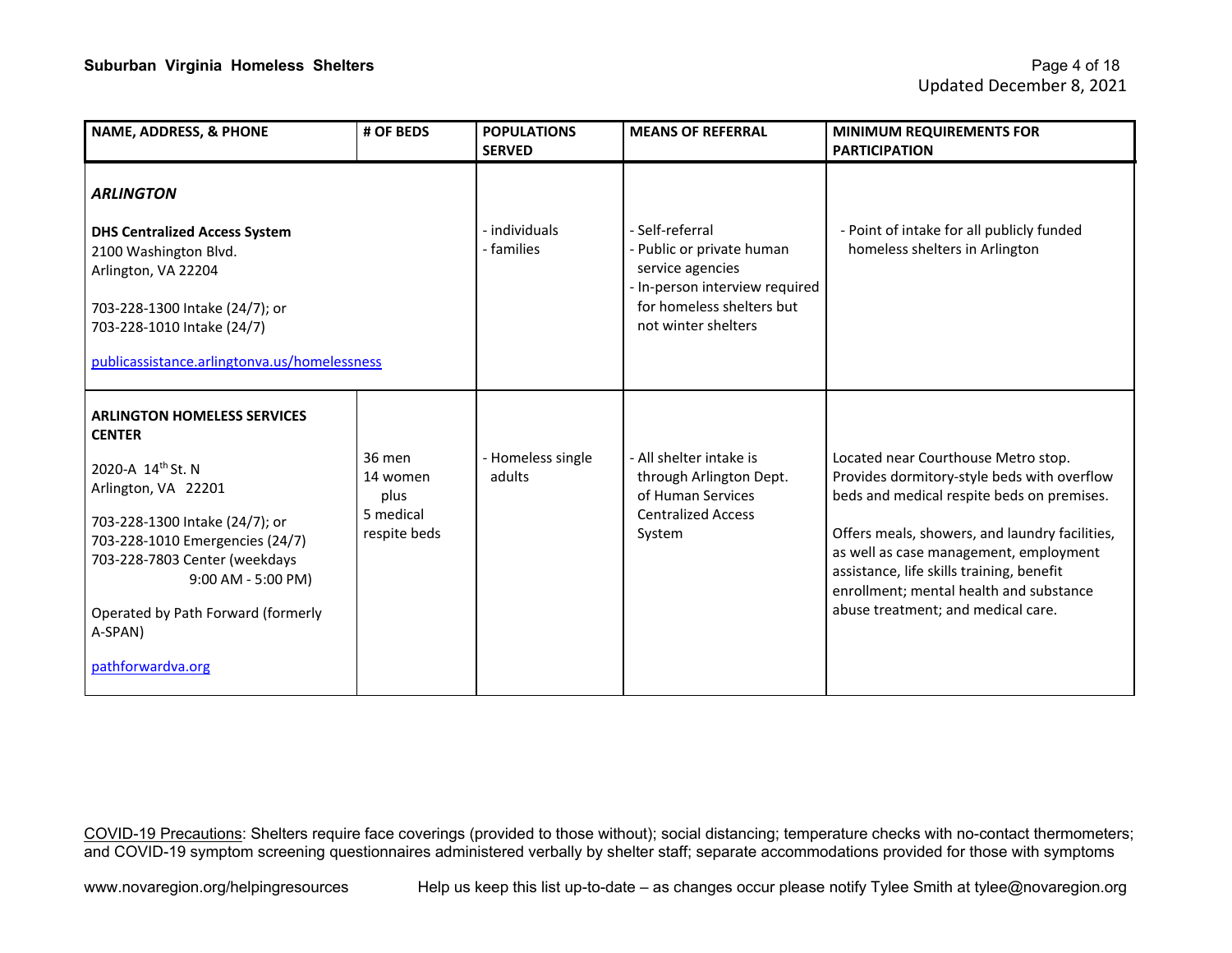| NAME, ADDRESS, & PHONE                                                                                                                                                                  | # OF BEDS                                                                                                | <b>POPULATIONS</b><br><b>SERVED</b>                                                                                                | <b>MEANS OF REFERRAL</b>                                                                                       | <b>MINIMUM REQUIREMENTS FOR</b><br><b>PARTICIPATION</b>                                                                 |
|-----------------------------------------------------------------------------------------------------------------------------------------------------------------------------------------|----------------------------------------------------------------------------------------------------------|------------------------------------------------------------------------------------------------------------------------------------|----------------------------------------------------------------------------------------------------------------|-------------------------------------------------------------------------------------------------------------------------|
| <b>ARLINGTON</b> (continued)                                                                                                                                                            |                                                                                                          |                                                                                                                                    |                                                                                                                |                                                                                                                         |
| <b>DOORWAYS FOR WOMEN &amp;</b><br><b>FAMILIES FAMILY SHELTER</b><br>Arlington, VA 22210<br>703-228-1300 Intake (24/7); or<br>703-228-1010 Intake (24/7)<br>www.doorwaysva.org/get-help | 21 beds<br>1 accessible<br>unit for<br>persons with<br>disabilities                                      | - Arlington<br>residents<br>- families (men<br>and/or women)<br>with children                                                      | - All shelter intake is<br>through Arlington Dept.<br>of Human Services<br><b>Centralized Access</b><br>System | Residents participate in service planning.<br>Length of stay depends on self-sufficiency<br>plan/goal planning.         |
| <b>DOORWAYS FOR WOMEN &amp;</b><br><b>FAMILIES - DOMESTIC VIOLENCE</b><br>Arlington, VA<br>703-237-0881 Domestic & Sexual<br>Violence Hotline (24/7)<br>www.doorwaysva.org/get-help/    | 15 at safe<br>house<br>Safe<br>accessible<br>apartments<br>available for<br>persons with<br>disabilities | - Arlington<br>residents<br>- families with<br>children<br>adults over 18<br>- serves women,<br>men, &<br>nonbinary<br>individuals | - call the Domestic &<br>Sexual Violence Hotline                                                               | Residents must participate in service<br>planning. Length of stay depends on self-<br>sufficiency plan or goal planning |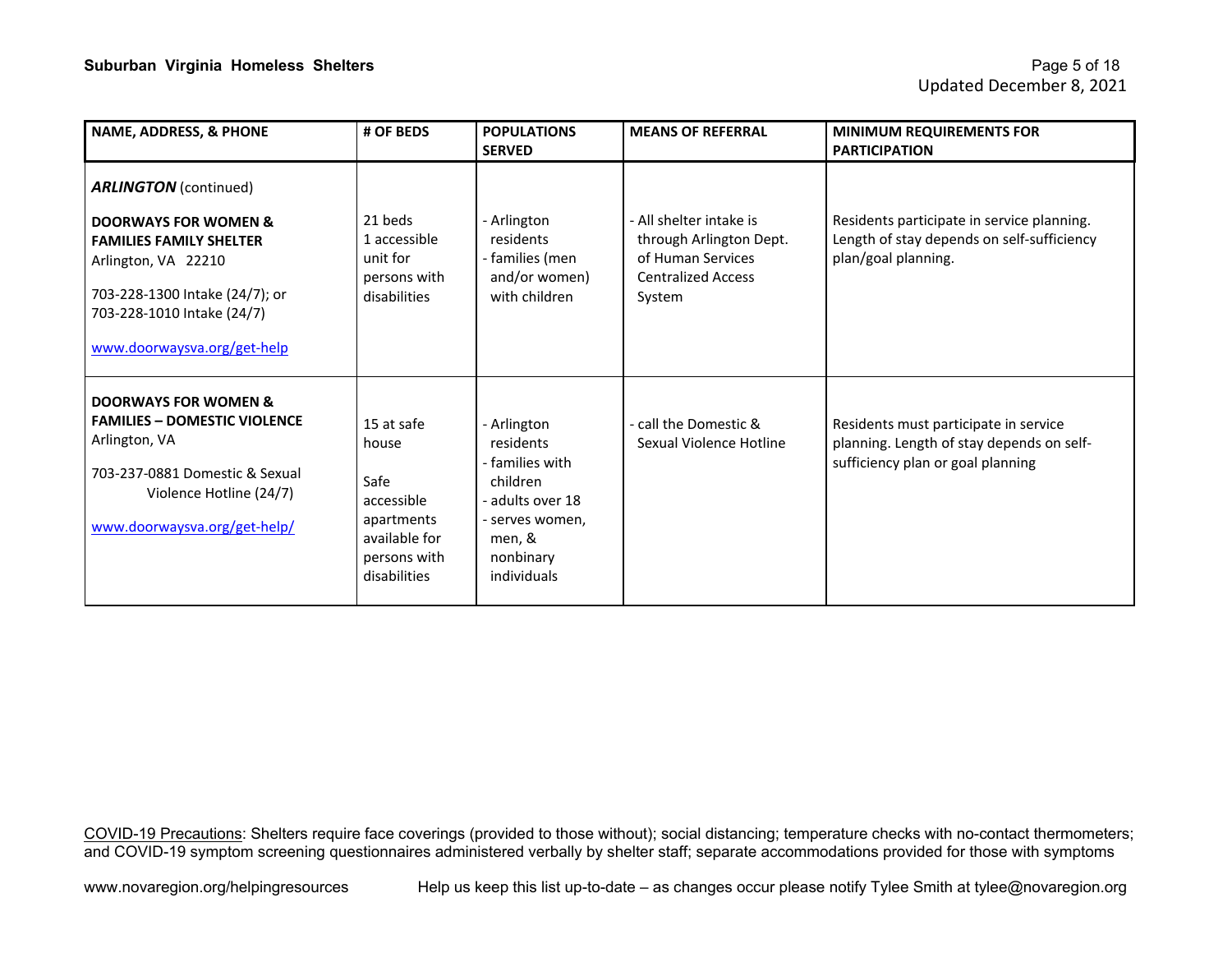| <b>NAME, ADDRESS, &amp; PHONE</b>                                                                                                                                                                                                                                                            | # OF BEDS                                                           | <b>POPULATIONS</b><br><b>SERVED</b>                                                | <b>MEANS OF REFERRAL</b>                                                                                       | <b>MINIMUM REQUIREMENTS FOR</b><br><b>PARTICIPATION</b>                                                                                                                                                                                                                                                       |
|----------------------------------------------------------------------------------------------------------------------------------------------------------------------------------------------------------------------------------------------------------------------------------------------|---------------------------------------------------------------------|------------------------------------------------------------------------------------|----------------------------------------------------------------------------------------------------------------|---------------------------------------------------------------------------------------------------------------------------------------------------------------------------------------------------------------------------------------------------------------------------------------------------------------|
| <b>ARLINGTON</b> (continued)                                                                                                                                                                                                                                                                 |                                                                     |                                                                                    |                                                                                                                |                                                                                                                                                                                                                                                                                                               |
| <b>RESIDENTIAL PROGRAM CENTER (RPC)</b><br>1554 Columbia Pike<br>Arlington, VA 22204<br>703-1300 Intake (24/7); or<br>703-228-1010 Intake (24/7)<br>703-228-0022 Shelter<br>Operated by New Hope Housing<br>www.newhopehousing.org/our-<br>services/shelters/residential-<br>program-center/ | 44 shelter<br>beds                                                  | - Arlington<br>residents<br>- men or women<br>18 and older                         | - All intake through<br>Arlington Dept. of Human<br><b>Services Centralized</b><br>Access System               | Guests must participate in service planning.<br>Length of stay depends on complying with a<br>self-sufficiency plan. Offers case<br>management and housing support and<br>placement.<br>Shelter is separate from the Detox Unit of<br>the Residential Program Center, which has a<br>different length of stay |
| <b>SULLIVAN HOUSE FAMILY SHELTER</b><br>Arlington, VA 22201<br>703-228-1300 Intake (24/7); or<br>703-228-1010 Intake (24/7)<br>Operated by Bridges to Independence<br>bridges2.org/what-we-do/our-work/                                                                                      | 50 beds<br>1 accessible<br>unit for<br>persons with<br>disabilities | - Arlington<br>residents<br>- families (men<br>and/or women)<br>with children      | - All shelter intake is<br>through Arlington Dept.<br>of Human Services<br><b>Centralized Access</b><br>System | Residents participate in service planning.<br>Length of stay depends on self-sufficiency<br>plan/goal planning                                                                                                                                                                                                |
| <b>CULPEPER</b><br><b>FOOTHILLS CENTRAL ENTRY (FHN)</b><br>540-724-6630<br>www.foothillshousing.org/about                                                                                                                                                                                    |                                                                     | - counties of<br>Culpeper,<br>Fauquier,<br>Madison,<br>Orange, and<br>Rappahannock |                                                                                                                | Completes intake and assessments. Refers<br>those experiencing homelessness and those<br>at risk of homelessness to the providers<br>best suited to meet their needs                                                                                                                                          |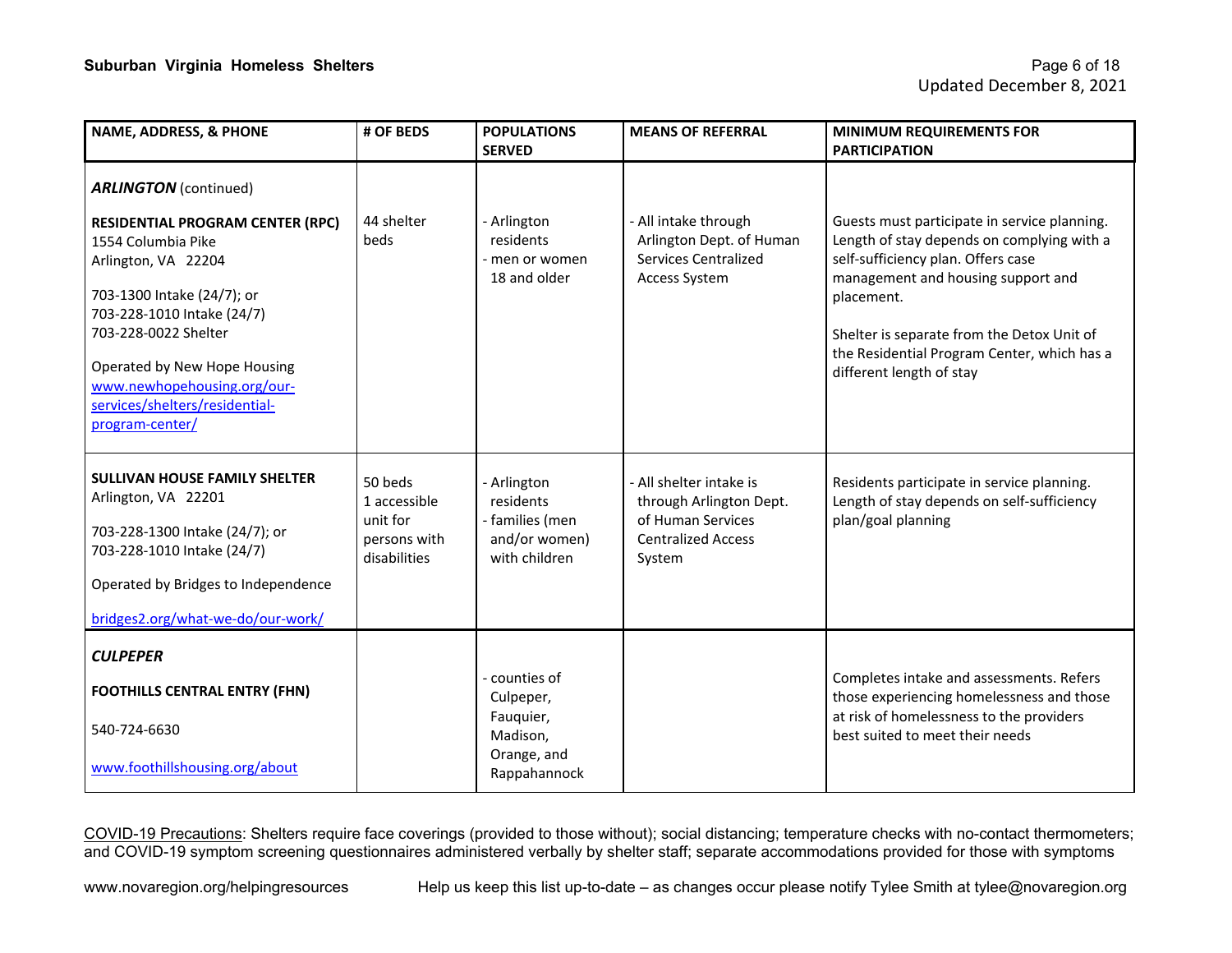| <b>NAME, ADDRESS, &amp; PHONE</b>                                                                                                                                                                                  | # OF BEDS                        | <b>POPULATIONS</b><br><b>SERVED</b>                                                                                         | <b>MEANS OF REFERRAL</b>                                                                                                                                          | <b>MINIMUM REQUIREMENTS FOR</b><br><b>PARTICIPATION</b>                                                                                                                                                                                                                                                                                                            |
|--------------------------------------------------------------------------------------------------------------------------------------------------------------------------------------------------------------------|----------------------------------|-----------------------------------------------------------------------------------------------------------------------------|-------------------------------------------------------------------------------------------------------------------------------------------------------------------|--------------------------------------------------------------------------------------------------------------------------------------------------------------------------------------------------------------------------------------------------------------------------------------------------------------------------------------------------------------------|
| <b>CULPEPER SHELTER</b><br><b>Multiple locations</b><br>540-825-7434 Office<br>Operated by Culpeper Housing and<br><b>Shelter Corporation (CHASS)</b><br>culpepershelter.org                                       | Capacity varies                  | - men<br>- women<br>- families with<br>children<br>- singles                                                                | - Centralized Intake thru<br><b>Foothills Housing</b><br>Network (phone)<br>Service providers will<br>call clients for personal<br>interview                      | Priority given to families with children and<br>residents of Culpeper, Fauquier, Madison,<br>Orange, and Rappahannock Counties and<br>towns. Must be homeless and comply with<br>and participate in service planning. Length<br>of stay is 30 days with possible extensions.<br>Housing and budget counseling and<br>supportive services are offered to all guests |
| <b>SAFE - Services to Abused Families</b><br>Inc.<br>540-825-8891 (weekdays<br>9:00 AM - 5:00 PM)<br>800-825-8876 (24/7 State operated<br>Hotline)<br>www.safejourneys.org                                         | 25 beds<br>Locations<br>may vary | - victims/survivors<br>of domestic or<br>sexual violence<br>including:<br>women;<br>parent with<br>child(ren); and<br>- men | - self-referrals<br>- local social service<br>agencies<br>- serves residents of the<br>counties of Culpeper,<br>Fauquier, Madison,<br>Orange, and<br>Rappahannock | Requires an initial intake or screening.<br>Length of stay is typically 45 days. Offers<br>supportive services including court<br>accompaniment, group and individual<br>counseling, food, and housing assistance                                                                                                                                                  |
| <b>FAIRFAX</b><br><b>FAIRFAX COUNTY COORDINATED SERVICES PLANNING</b><br>(CSP)<br>703-222-0880 weekdays 8:00 AM-4:30 PM<br>www.fairfaxcounty.gov/neighborhood-community-<br>services/coordinated-services-planning |                                  |                                                                                                                             |                                                                                                                                                                   | Screens and refers families with minor<br>children to shelter; refers all singles and<br>families to homelessness prevention<br>services. Offers referrals to community<br>services to all populations                                                                                                                                                             |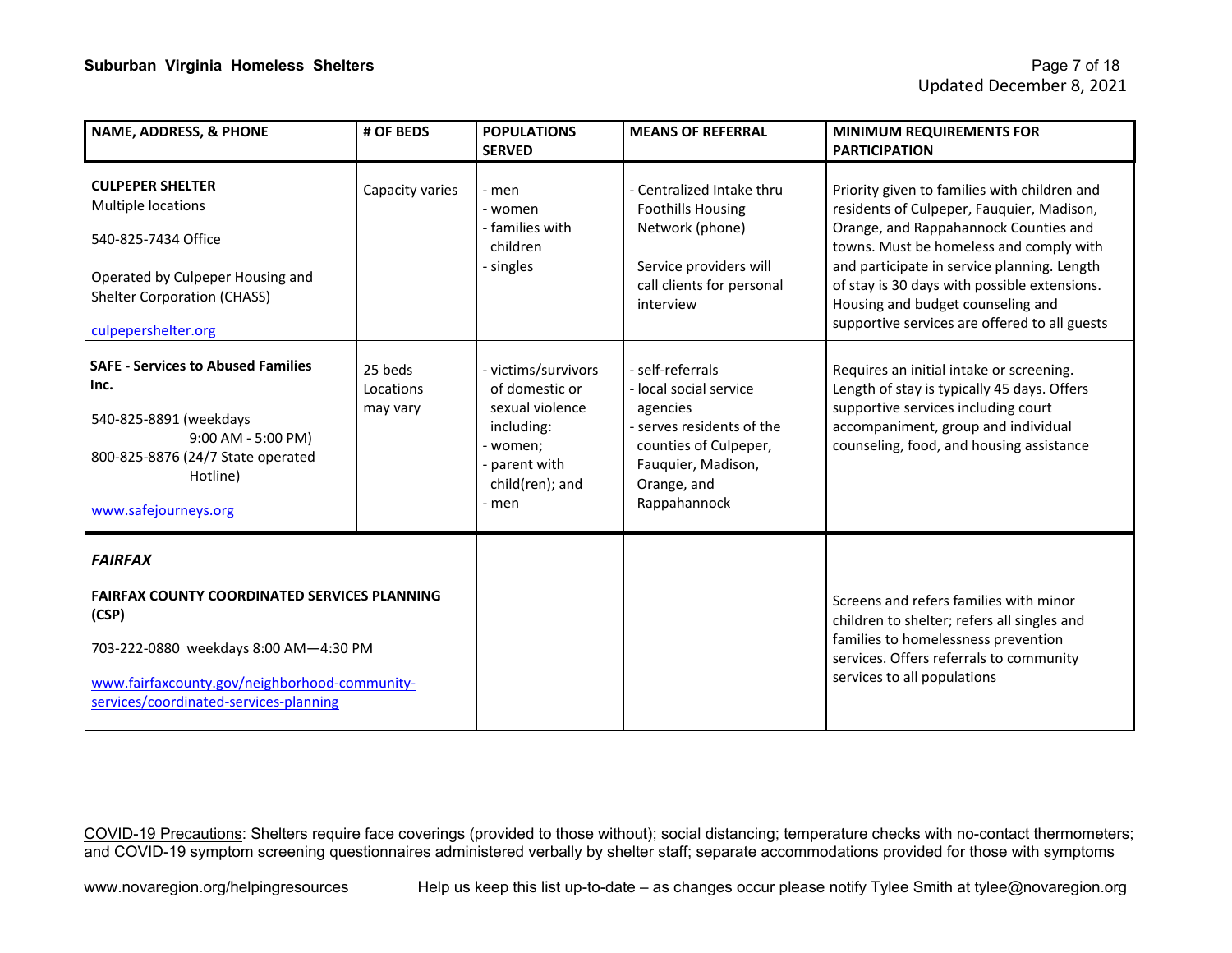| NAME, ADDRESS, & PHONE                                                                                                                                                                                                      | # OF BEDS                                                                                                           | <b>POPULATIONS</b><br><b>SERVED</b>                                                     | <b>MEANS OF REFERRAL</b>                                                                                                                                                                              | <b>MINIMUM REQUIREMENTS FOR</b><br><b>PARTICIPATION</b>                                                                                                                                                                                                                      |
|-----------------------------------------------------------------------------------------------------------------------------------------------------------------------------------------------------------------------------|---------------------------------------------------------------------------------------------------------------------|-----------------------------------------------------------------------------------------|-------------------------------------------------------------------------------------------------------------------------------------------------------------------------------------------------------|------------------------------------------------------------------------------------------------------------------------------------------------------------------------------------------------------------------------------------------------------------------------------|
| <b>FAIRFAX</b> (continued)                                                                                                                                                                                                  |                                                                                                                     |                                                                                         |                                                                                                                                                                                                       |                                                                                                                                                                                                                                                                              |
| <b>ARTEMIS HOUSE **</b><br>703-435-4940 Hotline (24/7)<br>Operated by Shelter House                                                                                                                                         | 84<br>Locations vary                                                                                                | - Victims of<br>domestic & sexual<br>violence, stalking,<br>& human<br>trafficking (all | - self-referral                                                                                                                                                                                       | Offers individual counseling, safety planning<br>and crisis intervention; case management,<br>as well as court accompaniment. Also<br>provides referrals for childcare, legal<br>services, housing, benefits, medical care,                                                  |
| shelterhouse.org/wp-<br>content/uploads/2014/09/AH-Flyer-<br><b>WEBSITE.pdf</b>                                                                                                                                             |                                                                                                                     | genders)<br>- families<br>- residents of<br><b>Fairfax County</b>                       |                                                                                                                                                                                                       | support groups for women and children,<br>and other services as needed.                                                                                                                                                                                                      |
| <b>BAILEYS CROSSROADS</b><br><b>SHELTER &amp; SUPPORTIVE HOUSING **</b><br>5914 Seminary Road<br>Falls Church, VA 22041<br>703-820-7621<br>Operated by New Hope Housing<br>www.newhopehousing.org/our-<br>services/shelters | 30 beds for<br>men<br>18 beds for<br>women<br>4 medical<br>respite beds<br>for those with<br>acute medical<br>needs | adults 18 and<br>older                                                                  | - non-medical male and<br>female beds, call<br>shelter for availability<br>and telephone<br>screening<br>medical respite beds<br>require additional<br>referral through Fairfax<br>County Health Dept | All Fairfax County shelters operate through<br>a low-barrier, housing-focused approach<br>with the goal of keeping shelter stays as<br>short as possible by quickly moving people<br>into permanent housing.<br>Offers community case management to<br>prevent homelessness  |
| <b>ELEANOR KENNEDY SHELTER **</b><br>9155 Richmond Hwy. 22060<br>Ft. Belvoir area<br>703-799-0200<br>Operated by New Hope Housing<br>www.newhopehousing.org/our-<br>services/shelters                                       | 38 beds for<br>men<br>12 beds for<br>women                                                                          | adults 18 and<br>older                                                                  | - Call shelter for<br>availability and<br>telephone screening                                                                                                                                         | All Fairfax County shelters operate through<br>a low-barrier, housing-focused approach<br>with the goal of keeping shelter stays as<br>short as possible by quickly moving people<br>into permanent housing.<br>Offers community case management to<br>prevent homelessness. |

\*\* Outreach workers visit each venue to connect clients Federally Qualified Health Centers (FQHCs)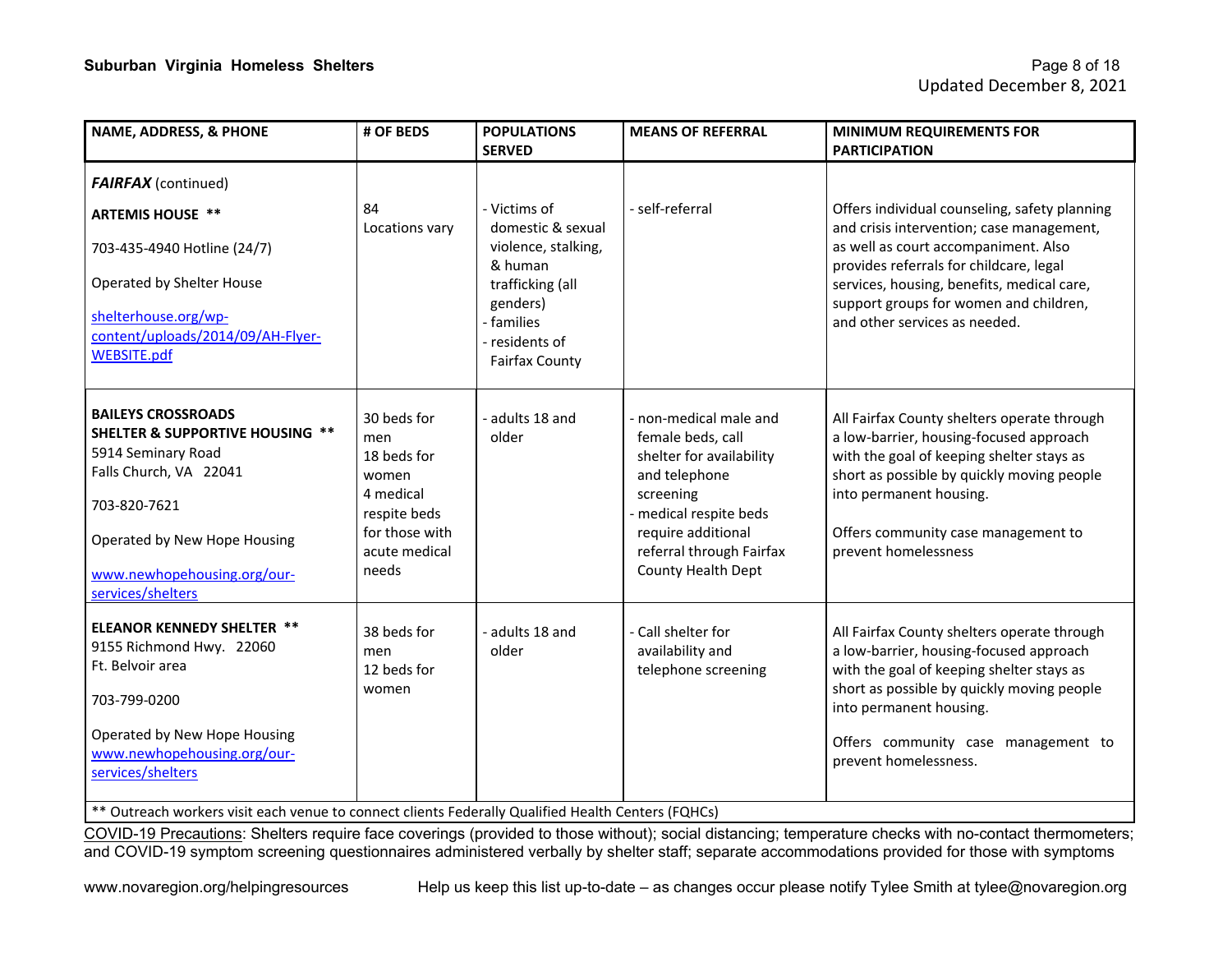| <b>NAME, ADDRESS, &amp; PHONE</b>                                                                                                                                                                                                                                                  | # OF BEDS                                                                                                                                                                                                  | <b>POPULATIONS</b><br><b>SERVED</b>                     | <b>MEANS OF REFERRAL</b>                                                                                                                                                                                                                                                                | <b>MINIMUM REQUIREMENTS FOR</b><br><b>PARTICIPATION</b>                                                                                                                                                                                                                     |  |
|------------------------------------------------------------------------------------------------------------------------------------------------------------------------------------------------------------------------------------------------------------------------------------|------------------------------------------------------------------------------------------------------------------------------------------------------------------------------------------------------------|---------------------------------------------------------|-----------------------------------------------------------------------------------------------------------------------------------------------------------------------------------------------------------------------------------------------------------------------------------------|-----------------------------------------------------------------------------------------------------------------------------------------------------------------------------------------------------------------------------------------------------------------------------|--|
| <b>FAIRFAX</b> (continued)<br><b>EMBRY RUCKER COMMUNITY</b><br><b>SHELTER (ERCS) **</b><br>11975 Bowman Towne Dr.<br>Reston, VA 20190<br>703-437-1975<br>Operated by Cornerstones<br>www.cornerstonesva.org/services/fo<br>od-financial-or-urgent-<br>assistance/emergency-shelter | Other locations<br>are used<br>occasionally.<br>Shelter has<br>beds for 8<br>single men;<br>4 single<br>women;<br>4 families, and<br>3 medical<br>respite beds<br>for those with<br>acute medical<br>needs | - adults 18 and<br>older<br>- families with<br>children | - Single men and women<br>call shelter for<br>availability and<br>telephone screening<br>- Families call Fairfax<br><b>Coordinated Services</b><br>Planning (CSP) at<br>703-222-0880<br>- medical respite beds<br>require additional<br>referral through Fairfax<br>County Health Dept. | All Fairfax County shelters operate through<br>a low-barrier, housing-focused approach<br>with the goal of keeping shelter stays as<br>short as possible by quickly moving people<br>into permanent housing.<br>Offers community case management to<br>prevent homelessness |  |
| <b>KATHERINE K. HANLEY FAMILY</b><br>SHELTER **<br>12970 Katherine Hanley Court<br>Fairfax, VA 22030<br>571-522-6800<br>Operated by Shelter House<br>www.shelterhouse.org/programs-2                                                                                               | 24 families                                                                                                                                                                                                | - families with<br>children under<br>18                 | - Families call Fairfax<br><b>Coordinated Services</b><br>Planning (CSP) at<br>703-222-0880                                                                                                                                                                                             | All Fairfax County shelters operate through<br>a low-barrier, housing-focused approach<br>with the goal of keeping shelter stays as<br>short as possible by quickly moving people<br>into permanent housing.<br>Offers community case management to<br>prevent homelessness |  |
| ** Outreach workers visit each venue to connect clients Federally Qualified Health Centers (FQHCs)                                                                                                                                                                                 |                                                                                                                                                                                                            |                                                         |                                                                                                                                                                                                                                                                                         |                                                                                                                                                                                                                                                                             |  |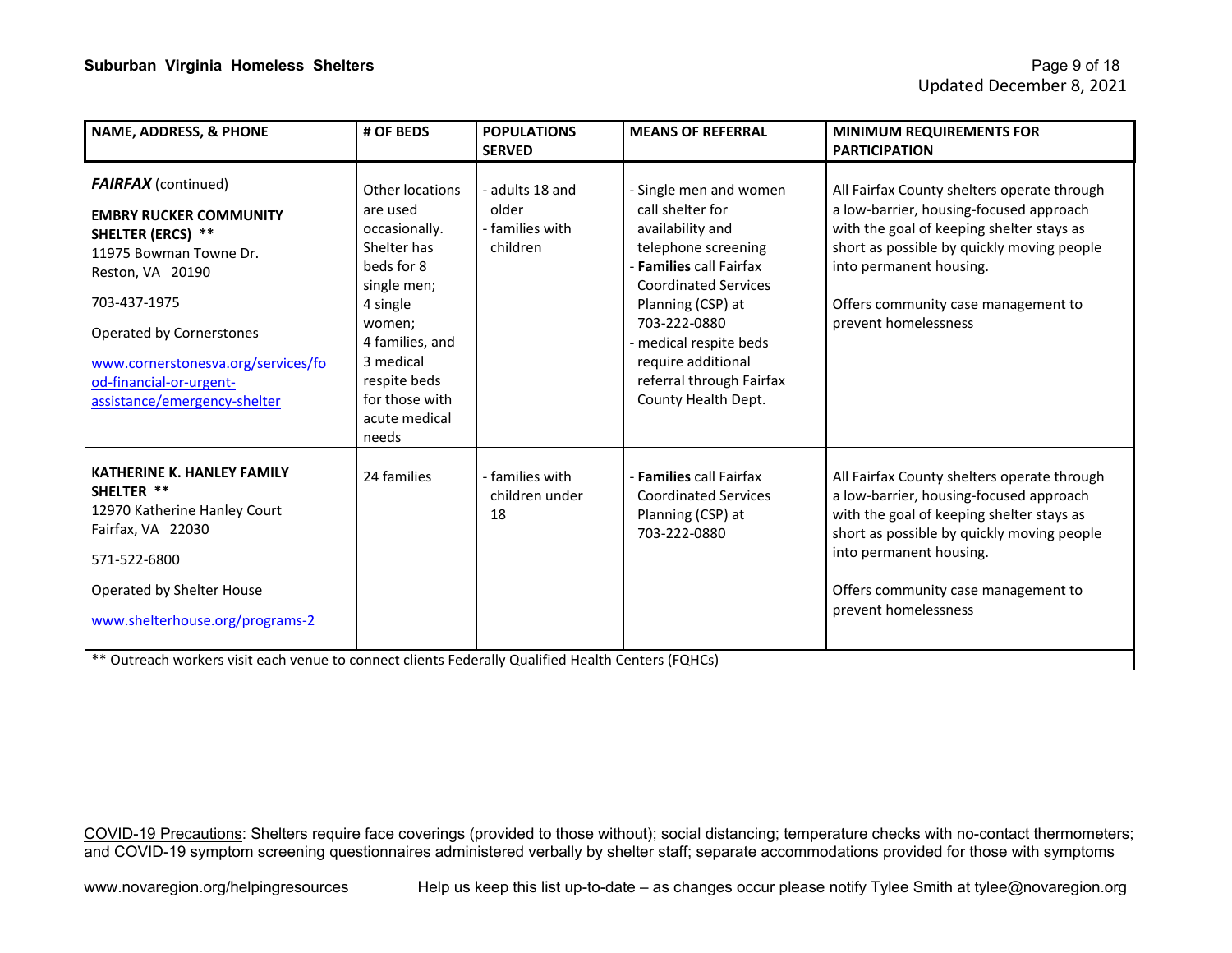| <b>NAME, ADDRESS, &amp; PHONE</b>                                                                                                                                                                                                                                                                             | # OF BEDS                                                                               | <b>POPULATIONS</b><br><b>SERVED</b>                                       | <b>MEANS OF REFERRAL</b>                                                                           | <b>MINIMUM REQUIREMENTS FOR</b><br><b>PARTICIPATION</b>                                                                                                                                                      |
|---------------------------------------------------------------------------------------------------------------------------------------------------------------------------------------------------------------------------------------------------------------------------------------------------------------|-----------------------------------------------------------------------------------------|---------------------------------------------------------------------------|----------------------------------------------------------------------------------------------------|--------------------------------------------------------------------------------------------------------------------------------------------------------------------------------------------------------------|
| <b>FAIRFAX</b> (continued)<br><b>MONDLOCH HOUSE I **</b><br>3510 Lockheed Boulevard<br>Alexandria, VA 22306<br>703-768-3400<br>Operated by New Hope Housing<br>www.newhopehousing.org/our-<br>services/shelters                                                                                               | 8 beds for<br>single adults<br>1 reserved<br>for Adult<br>Protective<br><b>Services</b> | - single homeless<br>adults with<br>significant<br>mental health<br>needs | - Referrals are through<br>local Community<br>Services Boards (CSBs)                               | Small temporary shelter in a home-like<br>setting                                                                                                                                                            |
| <b>NEXT STEPS FAMILY PROGRAM **</b><br>Rt. One area<br>703-222-0880 Intake (CSP)<br>703-360-1727<br>Operated by FACETS<br>http://facetscares.org/programs/<br>emergency-services/                                                                                                                             | Units for 18<br>families                                                                | - families with<br>children                                               | - Families should call<br><b>Fairfax Coordinated</b><br>Services Planning (CSP)<br>at 703-222-0880 | All Fairfax County shelters operate through<br>a low-barrier, housing-focused approach<br>with the goal of keeping shelter stays as<br>short as possible by quickly moving people<br>into permanent housing. |
| <b>PATRICK HENRY FAMILY SHELTER **</b><br>3080 Patrick Henry Dr.<br>Falls Church, VA 22044<br>703-222-0880 Intake (CSP)<br>703-536-2155<br>Operated by Shelter House<br>www.shelterhouse.org/programs-2<br>** Outreach workers visit each venue to connect clients Federally Qualified Health Centers (FQHCs) | 9 families                                                                              | - families with 5 or<br>more members                                      | - Families should call<br><b>Fairfax Coordinated</b><br>Services Planning (CSP)<br>at 703-222-0880 | All Fairfax County shelters operate through<br>a low-barrier, housing-focused approach<br>with the goal of keeping shelter stays as<br>short as possible by quickly moving people<br>into permanent housing. |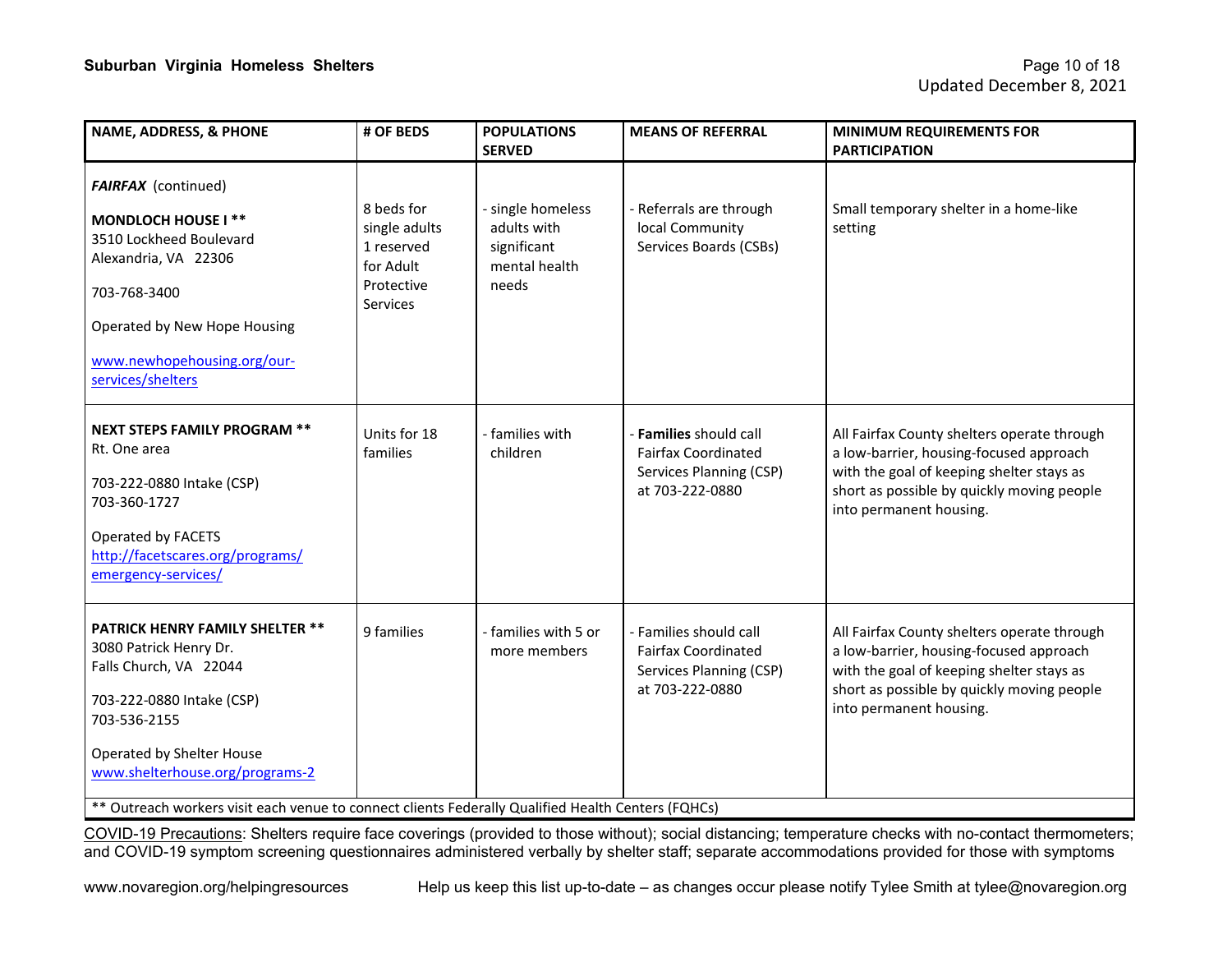| <b>NAME, ADDRESS, &amp; PHONE</b>                                                                                                                                             | # OF BEDS                                                     | <b>POPULATIONS</b><br><b>SERVED</b>                                                                                                                | <b>MEANS OF REFERRAL</b>                                                                                | <b>MINIMUM REQUIREMENTS FOR</b><br><b>PARTICIPATION</b>                                                                                                                                                                                                 |
|-------------------------------------------------------------------------------------------------------------------------------------------------------------------------------|---------------------------------------------------------------|----------------------------------------------------------------------------------------------------------------------------------------------------|---------------------------------------------------------------------------------------------------------|---------------------------------------------------------------------------------------------------------------------------------------------------------------------------------------------------------------------------------------------------------|
| <b>FAUQUIER COUNTY</b><br><b>FOOTHILLS CENTRAL ENTRY (FHN)</b><br>540-724-6630<br>www.foothillshousing.org/about                                                              |                                                               | counties of<br>Culpeper,<br>Fauquier,<br>Madison,<br>Orange, and<br>Rappahannock                                                                   |                                                                                                         | Completes intake and assessments. Refers<br>those experiencing homelessness and those at<br>risk of homelessness to the providers best<br>suited to meet their needs                                                                                    |
| <b>Transitional Housing:</b><br><b>COMMUNITY TOUCH, INC (CTI)</b><br>10499 Jericho Rd.<br>Bealeton, VA 22712<br>540-439-9300 weekdays 10AM - 5PM<br>www.communitytouchinc.org | Capacity varies                                               | - families with<br>children<br>counties of<br>Fauquier and<br>Rappahannock                                                                         | - Intake through Foothills<br>Central Entry (phone)<br>CTI will call clients for<br>personal interview  | Offers food, financial mentoring, limited<br>transportation, mental health and substance<br>abuse services, education opportunities, and<br>life skills training. Length of stay can be up to<br>12 months.                                             |
| <b>FAUQUIER FAMILY SHELTER (FFSS)</b><br>95 Keith St.<br>Warrenton, VA 20186<br>540-351-0130 Shelter/Intake<br>www.fauquierfamilyshelter.org                                  | 52<br>1 unit<br>accessible to<br>persons with<br>disabilities | - families with<br>children<br>singles (men and<br>women)<br>- married couples<br>- No domestic<br>violence situations<br>(referrals<br>available) | - Shelter will call clients<br>for personal interview<br>- Photo ID and<br>background check<br>required | Offers 14 day stays. Guests must find<br>employment within 14 days unless receiving<br>disability benefits. Possible week-by-week<br>extensions. Guests are limited to one bag of<br>belongings per person. Weekly case<br>management classes required. |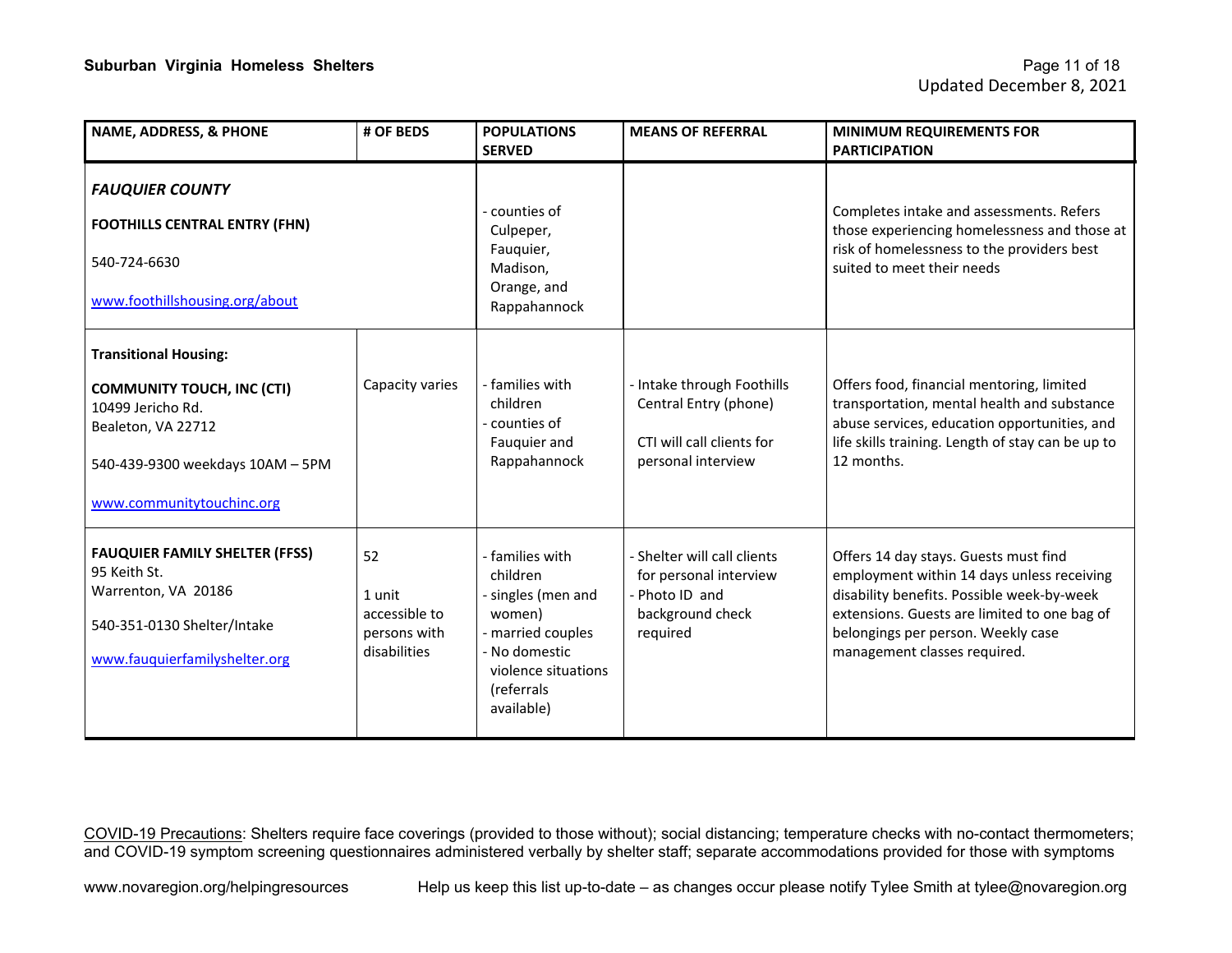| NAME, ADDRESS, & PHONE                                                                                                                                                             | # OF BEDS                                                                                            | <b>POPULATIONS</b><br><b>SERVED</b>                                                                                                                       | <b>MEANS OF REFERRAL</b>                                                                                                                                                                                                                 | <b>MINIMUM REQUIREMENTS FOR</b><br><b>PARTICIPATION</b>                                                                                                                                                                                                                                                                                                                                                                                                                                     |
|------------------------------------------------------------------------------------------------------------------------------------------------------------------------------------|------------------------------------------------------------------------------------------------------|-----------------------------------------------------------------------------------------------------------------------------------------------------------|------------------------------------------------------------------------------------------------------------------------------------------------------------------------------------------------------------------------------------------|---------------------------------------------------------------------------------------------------------------------------------------------------------------------------------------------------------------------------------------------------------------------------------------------------------------------------------------------------------------------------------------------------------------------------------------------------------------------------------------------|
| <b>FREDERICKSBURG REGIONAL HOMELESS HELPLINE</b><br>540-358-5801 (24/7)<br>Operated by the Fredericksburg Regional Continuum<br>of Care<br>www.fredericksburgcoc.org/need-services |                                                                                                      | - PD-16: City of<br>Fredericksburg;<br>Counties of<br>Caroline, King<br>George,<br>Spotsylvania, and<br>Stafford                                          |                                                                                                                                                                                                                                          | Refers those experiencing homelessness<br>and those at risk of homelessness to the<br>providers best suited to meet their needs<br>A representative of the shelter will contact<br>the applicant when space is available                                                                                                                                                                                                                                                                    |
| <b>BRISBEN CENTER</b><br>471 Central Rd<br>Fredericksburg, VA 22401<br>540-899-9853 Office<br>brisbencenter.org/need-shelter                                                       | 52 (includes<br>6 family units)<br>until danger of<br>COVID is over;<br>and 2<br>quarantine<br>units | - adults 18 and<br>older<br>- families with<br>children<br>- able to care for<br>self and child(ren)<br>at the center<br>- no threat to self<br>or others | - referrals through the<br>Fredericksburg Regional<br>Homelessness Helpline<br>and partner<br>organizations<br>- must be homeless and<br>be able to show proof<br>of residency in PD 16<br>additional screening by<br>the Brisben Center | Length of stay depends on client progress<br>toward self-sufficiency. Must be capable of<br>independence; ambulatory, and drug and<br>alcohol free or working toward sobriety. If<br>receiving mental health treatment with<br>medication, must also be medication<br>compliant. Must adhere to Client Code of<br>Conduct, including curfew, housekeeping,<br>and health and safety rules. Must meet<br>regularly with case manager and make<br>progress on housing/self-sufficiency plans. |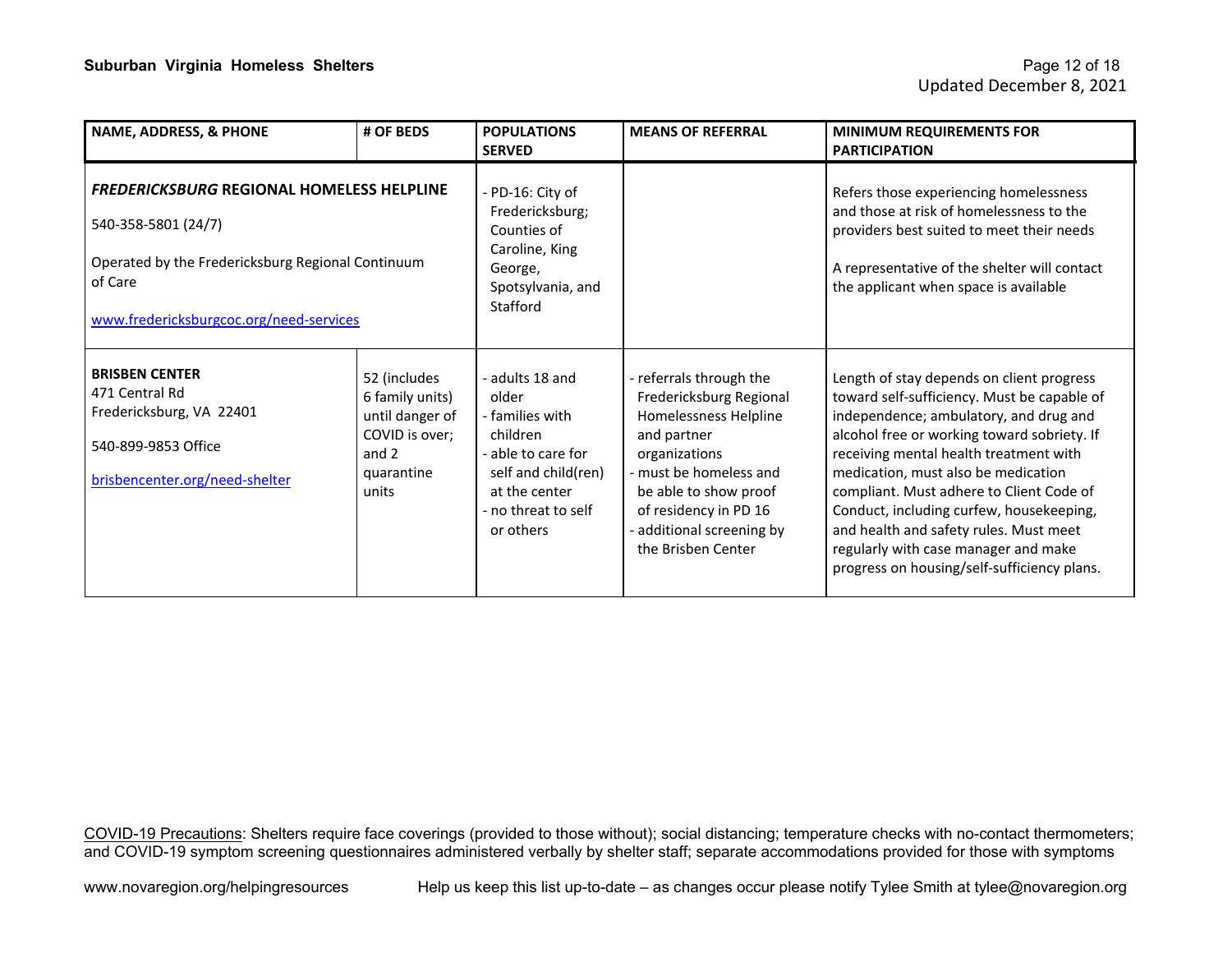| <b>NAME, ADDRESS, &amp; PHONE</b>                                                                                                                                                                                                   | # OF BEDS             | <b>POPULATIONS</b><br><b>SERVED</b>                                                                                                                                                                              | <b>MEANS OF REFERRAL</b>                                                                                                                                                                                                                                                     | <b>MINIMUM REQUIREMENTS FOR</b><br><b>PARTICIPATION</b>                                                                                                                                                                                                                                                                                                                                                                                 |
|-------------------------------------------------------------------------------------------------------------------------------------------------------------------------------------------------------------------------------------|-----------------------|------------------------------------------------------------------------------------------------------------------------------------------------------------------------------------------------------------------|------------------------------------------------------------------------------------------------------------------------------------------------------------------------------------------------------------------------------------------------------------------------------|-----------------------------------------------------------------------------------------------------------------------------------------------------------------------------------------------------------------------------------------------------------------------------------------------------------------------------------------------------------------------------------------------------------------------------------------|
| <b>FREDERICKSBURG</b> (continued)<br><b>EMPOWERHOUSE - DOMESTIC</b><br><b>VIOLENCE</b><br>Fredericksburg, VA<br>540-373-9373 Hotline (24/7)<br>877-734-7238 toll free (24/7)<br>www.empowerhouseva.org                              | 30                    | - victim/survivor of<br>domestic violence<br>including:<br>- women;<br>- parent with<br>child(ren); or<br>- men;<br>- residents of<br>Fredericksburg,<br>Caroline, King<br>George, Stafford,<br>and Spotsylvania | - self-referrals<br>- local social service<br>agencies and<br>community partners                                                                                                                                                                                             | Requires an initial assessment. Length of stay<br>is typically 60 days. Offers supportive services<br>including hospital and court accompaniment,<br>support group for teens, a virtual support<br>group, and BIP, a batterer intervention<br>program. For men and women.                                                                                                                                                               |
| <b>LOISANN'S HOPE HOUSE</b><br>902 Lafayette Blvd.<br>Fredericksburg, VA 22401<br>540-371-0831<br>www.loisannshopehouse.org                                                                                                         | 48<br>16 family units | - families with<br>children under 18<br>- or pregnant                                                                                                                                                            | - referrals through the<br>Fredericksburg Regional<br>Homelessness Helpline<br>additional screening by<br>Loisann's Hope House                                                                                                                                               | Length of stay is typically 90 days. Offers<br>intensive case management, financial<br>counseling; and referrals to parenting classes,<br>employment assistance, and mental health<br>counseling.                                                                                                                                                                                                                                       |
| RESIDENTIAL RECOVERY and RESPITE<br><b>HOUSE</b><br>1512 Princess Anne St.<br>Fredericksburg, VA 22401<br>540-479-8302 Intake<br>Operated by Micah Ecumenical Ministries<br>www.micahfredericksburg.org/ministri<br>es/respite-home | 8                     | - homeless<br>- age 18 or older<br>- sick or dying<br>- able to perform<br><b>Activities of Daily</b><br>Living<br>- includes those<br>released from a<br>hospital or<br>institution                             | - referrals from a medical<br>professional or case<br>manager or through<br>discharge planning staff<br>of hospital, correctional<br>or mental health facility<br>- serves Fredericksburg and<br>counties of Caroline, King<br>George, Spotsylvania, and<br>Stafford (PD 16) | Initial length of stay is 14 days with case-by-<br>case extensions. Sober house rules. Provides<br>practical care (not nursing), hospice services,<br>medication and case management, and<br>transportation to and from outpatient and<br>medical follow-up care. Includes access to<br>Micah's day services, which assist with<br>additional case management and basic<br>needs-food, clothing, showers, laundry, and<br>mail service. |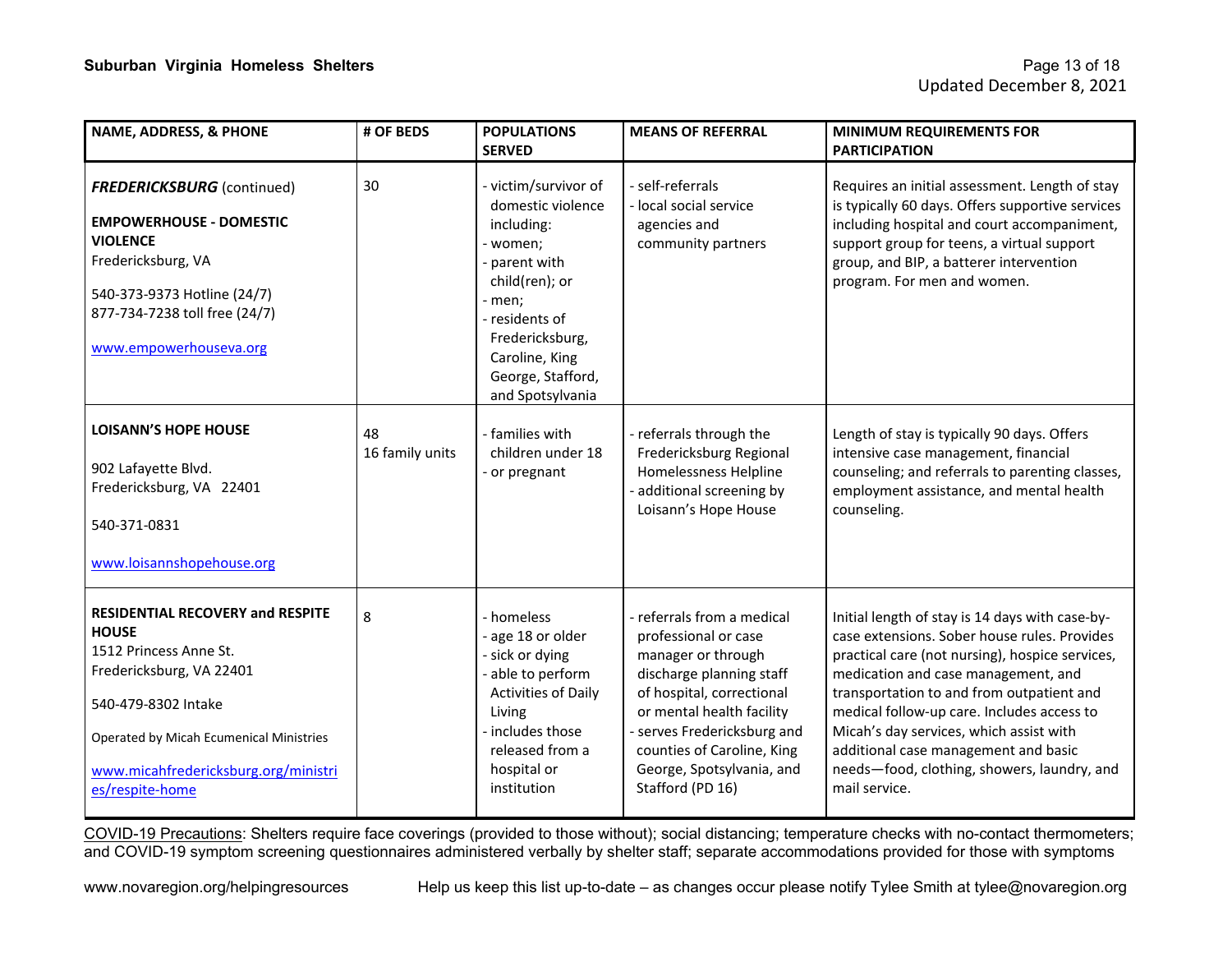| <b>NAME, ADDRESS, &amp; PHONE</b>                                                                                                                                                                                                     | # OF BEDS                         | <b>POPULATIONS</b><br><b>SERVED</b>                                                                                                                               | <b>MEANS OF REFERRAL</b>                                                                                                      | <b>MINIMUM REQUIREMENTS FOR</b><br><b>PARTICIPATION</b>                                                                                                                                                                                                                                    |
|---------------------------------------------------------------------------------------------------------------------------------------------------------------------------------------------------------------------------------------|-----------------------------------|-------------------------------------------------------------------------------------------------------------------------------------------------------------------|-------------------------------------------------------------------------------------------------------------------------------|--------------------------------------------------------------------------------------------------------------------------------------------------------------------------------------------------------------------------------------------------------------------------------------------|
| <b>LOUDOUN COUNTY</b><br><b>COORDINATED ENTRY SERVICES</b><br>703-777-0420 weekdays 8:30 AM - 5 PM<br>https://www.loudoun.gov/1796/Homeless-Services                                                                                  |                                   | - individuals<br>- families                                                                                                                                       | - self-referral<br>public or private human<br>service agencies                                                                | Call for admission to Loudoun County<br>homeless shelters and other homeless<br>services. Does not serve sex offenders.                                                                                                                                                                    |
| <b>GOOD SHEPHERD ALLIANCE</b><br><b>Hebron/Bethel Emergency Shelter</b><br>Purcellville, VA<br><b>Administrative Office</b><br>20684 Ashburn Rd.<br>Ashburn, VA 20147<br>703-724-1555 weekdays 9 AM -5 PM<br>goodshepherdalliance.org | 6 rooms, up to<br>25 beds         | - women with<br>children                                                                                                                                          | call to speak to a case<br>manager                                                                                            | Maximum length of stay is 89 days. Must<br>participate in the Six Stages to Self-Sufficiency<br>Program, which provides goal-oriented case<br>management.<br>After Six Stages, offers referrals to longer-<br>term transitional housing for single women,<br>single mothers, and families. |
| <b>LOUDOUN ABUSED WOMEN'S</b><br>SHELTER (LAWS)<br>703-777-6552 Hotline (24/7)<br>Operated by Loudoun Citizens for<br>Social Justice<br>www.lcsj.org/services                                                                         | 3 bedrooms,<br>up to 12<br>people | - Loudoun County<br>victim/survivor<br>of domestic<br>violence or<br>sexual assault<br>including:<br>single women<br>over 18<br>- women with<br>children<br>- men | - victim/survivor must be<br>in eminent danger to<br>qualify for shelter<br>- victim/survivor must<br>speak to staff by phone | Maximum length of stay is 30 days. Limited<br>services available to residents include<br>interpretation in person or by phone, legal<br>services, adult and children's counseling,<br>and children's services.                                                                             |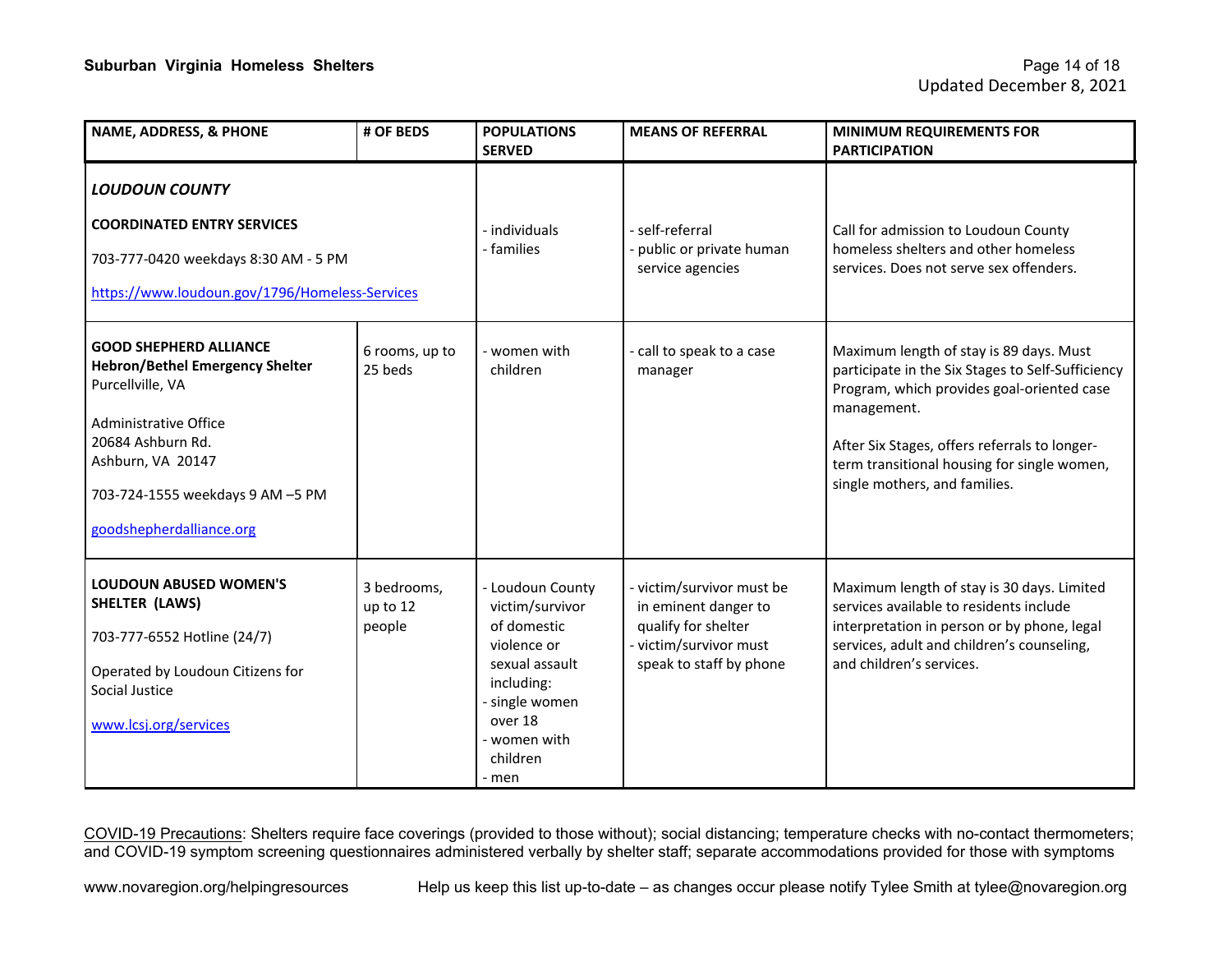| NAME, ADDRESS, & PHONE                                                                                                                                                                                                                                                                                                                                                                                         | # OF BEDS                                             | <b>POPULATIONS</b><br><b>SERVED</b>                                                                                  | <b>MEANS OF REFERRAL</b>                                                                         | <b>MINIMUM REQUIREMENTS FOR</b><br><b>PARTICIPATION</b>                                                                                                                                                                                                                                             |
|----------------------------------------------------------------------------------------------------------------------------------------------------------------------------------------------------------------------------------------------------------------------------------------------------------------------------------------------------------------------------------------------------------------|-------------------------------------------------------|----------------------------------------------------------------------------------------------------------------------|--------------------------------------------------------------------------------------------------|-----------------------------------------------------------------------------------------------------------------------------------------------------------------------------------------------------------------------------------------------------------------------------------------------------|
| <b>LOUDOUN COUNTY (continued)</b><br><b>LOUDOUN HOMELESS SERVICES CENTER</b><br>19520 Meadowview Court<br>Leesburg, VA 20175<br>703-777-0420 CES Intake (weekdays<br>8:30 AM - 5 PM)<br>571-258-3033 Shelter (24/7)<br>Operated by Loudoun County<br>Continuum of Care/Dept. of Family<br>Services and Volunteers of America<br>Chesapeake and Carolinas<br>www.loudoun.gov/1796<br>www.voachesapeake.org/lhsc | 18-22 beds<br>depending<br>on the mix of<br>residents | - adults over 18<br>- families with<br>children<br>- couples<br>- residents of<br>Loudoun County<br>receive priority | - all shelter intake is<br>through Loudoun<br><b>County Coordinated</b><br><b>Entry Services</b> | Proof of identify is strongly preferred. Initial<br>stay is 2 weeks with case-by-case extensions<br>when following service plan and shelter<br>rules. Job search and weekly case<br>management required. Does not accept sex<br>offenders.<br>Also offers a permanent supported housing<br>program. |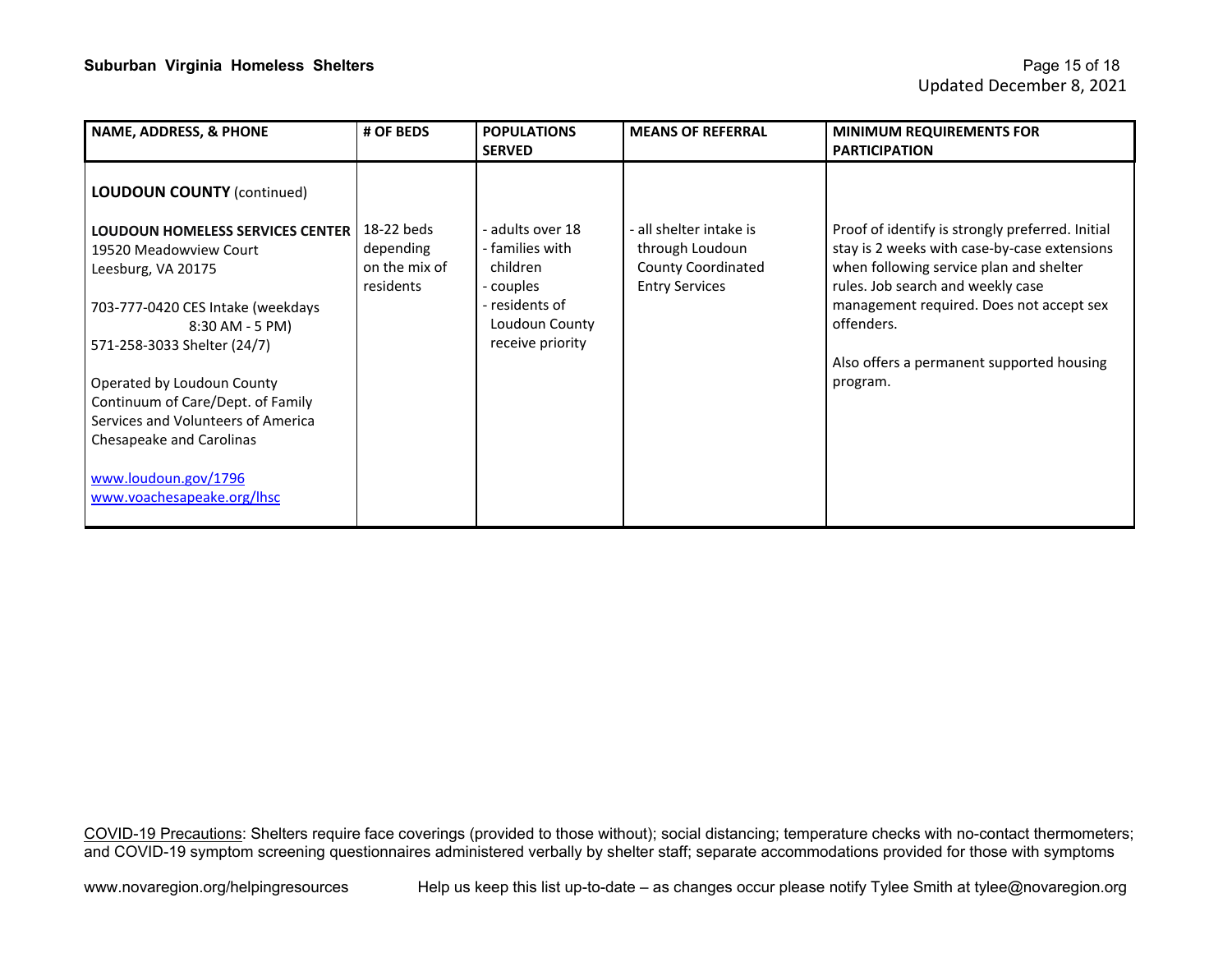| <b>NAME, ADDRESS, &amp; PHONE</b>                                                                                                                                                       | # OF BEDS | <b>POPULATIONS</b><br><b>SERVED</b>                      | <b>MEANS OF REFERRAL</b>                                                                                                           | <b>MINIMUM REQUIREMENTS FOR</b><br><b>PARTICIPATION</b>                                                                                                                                                                                                            |
|-----------------------------------------------------------------------------------------------------------------------------------------------------------------------------------------|-----------|----------------------------------------------------------|------------------------------------------------------------------------------------------------------------------------------------|--------------------------------------------------------------------------------------------------------------------------------------------------------------------------------------------------------------------------------------------------------------------|
| PRINCE WILLIAM, MANASSAS, & MANASSAS<br><b>PARK</b>                                                                                                                                     |           |                                                          |                                                                                                                                    |                                                                                                                                                                                                                                                                    |
| COORDINATED ENTRY SYSTEM REFERRAL LINE (CES)<br>M-F, 8:30 AM -5:30 PM; closed holidays<br>703-792-3366<br>www.pwcva.gov/department/social-services/homeless-<br>services                |           | - individuals<br>- families                              | - Assesses needs of<br>callers facing a housing<br>crisis and refers and<br>connects them to the<br>most appropriate<br>resources. | Point of intake for homeless services.<br>Police record does not always preclude<br>services. Does not serve sex offenders.                                                                                                                                        |
| <b>ACTS BEVERLY WARREN SHELTER</b><br>17866 Main Street<br>Dumfries, VA 22026<br>703-792-3366 Coordinated Entry (CES)<br>703-221-3188 Office (24/7)<br>www.actspwc.org/get-help/housing | 18        | - single women<br>over 18<br>- families with<br>children | - intake through<br>Coordinated Entry System                                                                                       | Does not serve offenders with sex crimes or<br>violent offences.<br>Guests are expected to actively seek<br>employment and participate in a self-<br>sufficiency plan. Length of stay is 30 days.<br>Extensions are possible for those making<br>progress on goals |
|                                                                                                                                                                                         |           |                                                          |                                                                                                                                    |                                                                                                                                                                                                                                                                    |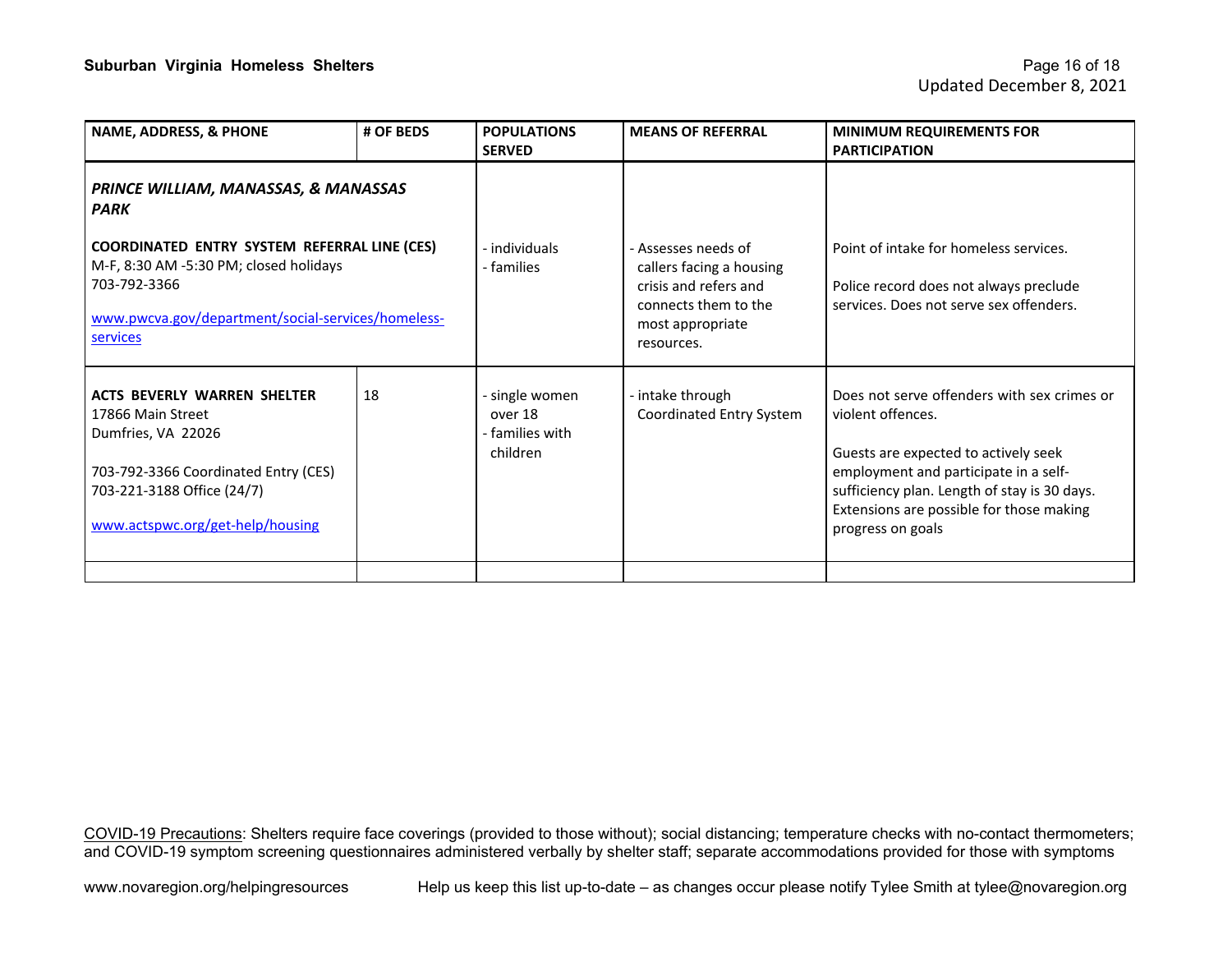| <b>NAME, ADDRESS, &amp; PHONE</b>                                                                                                                               | # OF BEDS                                                     | <b>POPULATIONS</b><br><b>SERVED</b>                      | <b>MEANS OF REFERRAL</b>                                                                | <b>MINIMUM REQUIREMENTS FOR</b><br><b>PARTICIPATION</b>                                                                                                                                                                                                                              |
|-----------------------------------------------------------------------------------------------------------------------------------------------------------------|---------------------------------------------------------------|----------------------------------------------------------|-----------------------------------------------------------------------------------------|--------------------------------------------------------------------------------------------------------------------------------------------------------------------------------------------------------------------------------------------------------------------------------------|
| <b>PRINCE WILLIAM, MANASSAS, &amp;</b><br><b>MANASSAS PARK (continued)</b>                                                                                      |                                                               |                                                          |                                                                                         |                                                                                                                                                                                                                                                                                      |
| <b>ACTS TURNING POINTS (Domestic</b><br>violence shelter)<br>703-221-4951 Hotline (24/7)                                                                        | 18 heds                                                       | - single women<br>over 18<br>- women with<br>children    | - must be victims of<br>domestic violence or<br>sexual assault or<br>homeless           | Maximum stay is 30 days. A 15-day<br>extension is available in exceptional<br>circumstances. Offers optional Case<br>Management to help adult residents                                                                                                                              |
| www.actspwc.org/services/domestic<br>-violence                                                                                                                  |                                                               |                                                          | - intake interview<br>required<br>- self-referral or referral<br>by other human service | develop / work on self-sufficiency plans for<br>housing, employment, education, and other<br>needed services. Provides access to other<br>ACTS Domestic Violence programs including                                                                                                  |
|                                                                                                                                                                 |                                                               |                                                          | agencies                                                                                | court advocacy and accompaniment;<br>children's support groups (ages $5 - 17$ ); and<br>Behavioral Intervention.                                                                                                                                                                     |
| <b>HILDA M. BARG HOMELESS</b><br><b>SHELTER</b><br>14945 Jefferson/Davis Hwy.<br>Woodbridge, VA 22191<br>703-792-3366 Coordinated Intake<br>703-792-8810 Office | 30<br>1 unit<br>accessible to<br>persons with<br>disabilities | adults over 18<br>couples<br>- families with<br>children | - intake through<br>Coordinated Entry System                                            | Guests must be capable of self-care. No<br>offenders with sex crimes or violent<br>offenses. Length of stay, 30 days, can be<br>extended. Residents have access to help<br>with self-sufficiency plans, case<br>management, medical care, transportation,<br>and life skills classes |
| Operated by Prince William County<br>www.pwcva.gov/department/social-<br>services/homeless-and-winter-<br>shelters                                              |                                                               |                                                          |                                                                                         |                                                                                                                                                                                                                                                                                      |